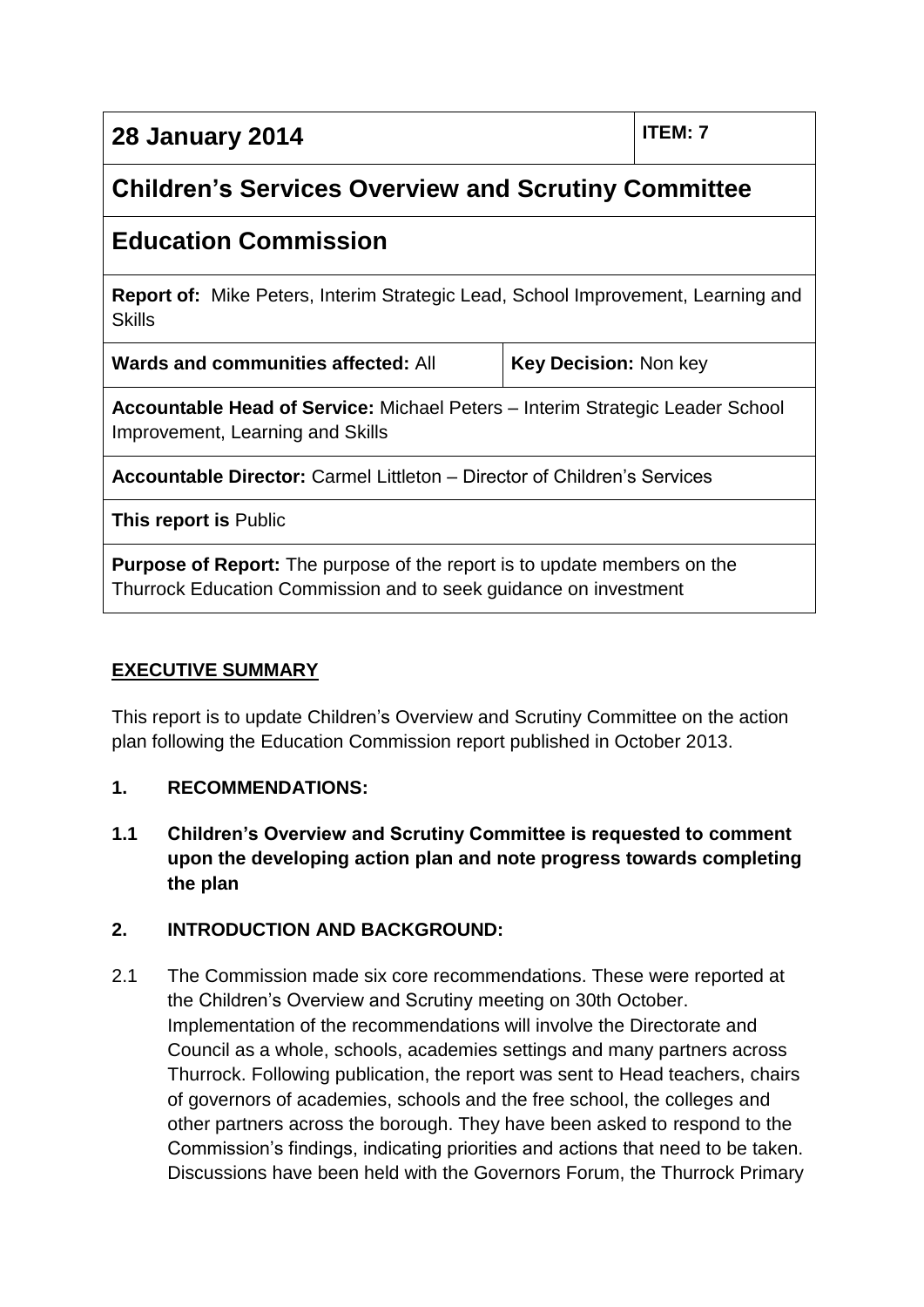Heads Association (TPHA) and Thurrock Association of Secondary Heads (TASS) as well as the Children's Partnership Board.

- 2.2 In broad terms schools, governors and others have welcomed and support the recommendations of the Education Commission and are keen to see and be part of their implementation. It is planned to hold a number of roundtable sessions with schools and others to examine implementation and there will be a session on the development of the action plan at the Head teachers' briefing that is scheduled to take place on 21 January 2014. Verbal feedback will be provided for members at the meeting.
- 2.3 The action plan which includes adopting the recommendations will be developed following discussion with schools and other partners, consideration has been given to the following:
- **2.4 Recommendation 1: Build a compelling case for change and a powerful vision for education across the community in Thurrock that increases pride in what is being achieved and ambition for achieving even more (By March 2014).**
	- Produce a draft vision and ambition through an Achievement and Aspiration Strategy which sets out achievements, performance improvement priorities, goals and ambitions.
	- $\bullet$ Produce and begin to deliver a communication and engagement programme that includes every school, academy, free school, post 16 establishment, early years setting, FE/HE partner and every Council Department and its respective staff, Cultural and Employer partner and the voluntary/community sector. This programme will also engage parents and children, Heads representatives' trade unions children, parents, governors, key employers, sector specialists and members through newsletters, meetings, briefings.

The outcome should be seeking to accelerate and sustain transformation in education in Thurrock by defining and refining the need for change, producing and advocating a compelling and actionable vision for the future of education in Thurrock.

#### **2.5 Recommendation 2: Redefine the role of the local authority, agree with partners what change means in practice and make sure services are provided efficiently (March/April 2014).**

The role should include the importance as the champion for the needs of local children and being decisively on the side of parents too. The action will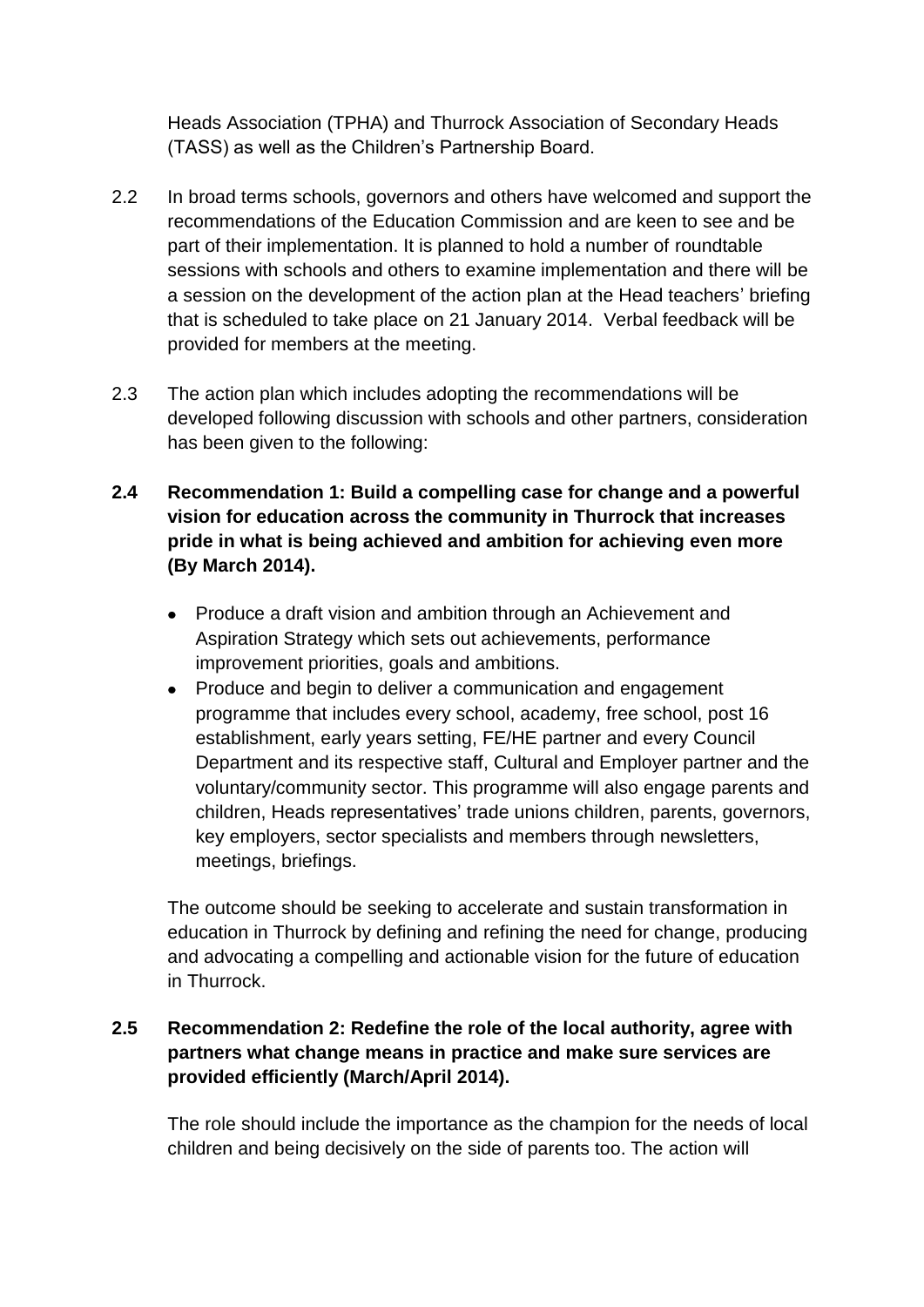include how the local authority will deliver its statutory responsibilities that relate to educational achievement including:

- The drive for high educational standards for all children and young people, paying particular attention to the most disadvantaged groups.
- Listening to parents, carers, children and young people.
- Working with head teachers, school governors and academy sponsors and principals, local authorities should promote educational excellence for all children and young people and be ambitious in tackling underperformance.
- Taking rapid and decisive action in relation to poorly performing schools, including using their intervention powers with regard to maintained schools and considering alternative structural and operational solutions.
- Developing robust school improvement strategies.  $\bullet$
- Supporting effective school to school collaboration and providing local  $\bullet$ leadership for tackling issues needing attention which cut across more than one school, such as poor performance in a particular subject area across a cluster of schools.
- Supporting maintained schools in delivering an appropriate National Curriculum and early years providers in meeting the requirements of the Early Years Foundation Stage (as outlined in the EYFS Statutory Framework).
- Establishing and maintaining the Schools Forum and maintaining a scheme for financing maintained schools and provide financial information.
- Undertaking specified responsibilities in relation to staffing and governance of maintained schools.
- Running School Admissions and School Admissions Appeal Codes and ensure appropriate information is provided to parents.
- Ensuring provision for suitable home to school transport arrangements.
- Actively promoting a diverse supply of strong schools.
- Promoting high quality early years provision.
- Securing access for young people to sufficient educational and recreational leisure-time activities and facilities for the improvement of their well-being and personal and social development.
- Promoting children's and young people's participation in public decisionmaking so they can influence local commissioners.
- Promoting participation in education or training of young people, including  $\bullet$ by securing provision for young people aged 16-19 (or 25 for those with learning difficulties/disabilities).
- Securing assessment, and meeting the needs of children with special educational needs and disabilities.
- Ensuring the educational needs of Looked After Children are met.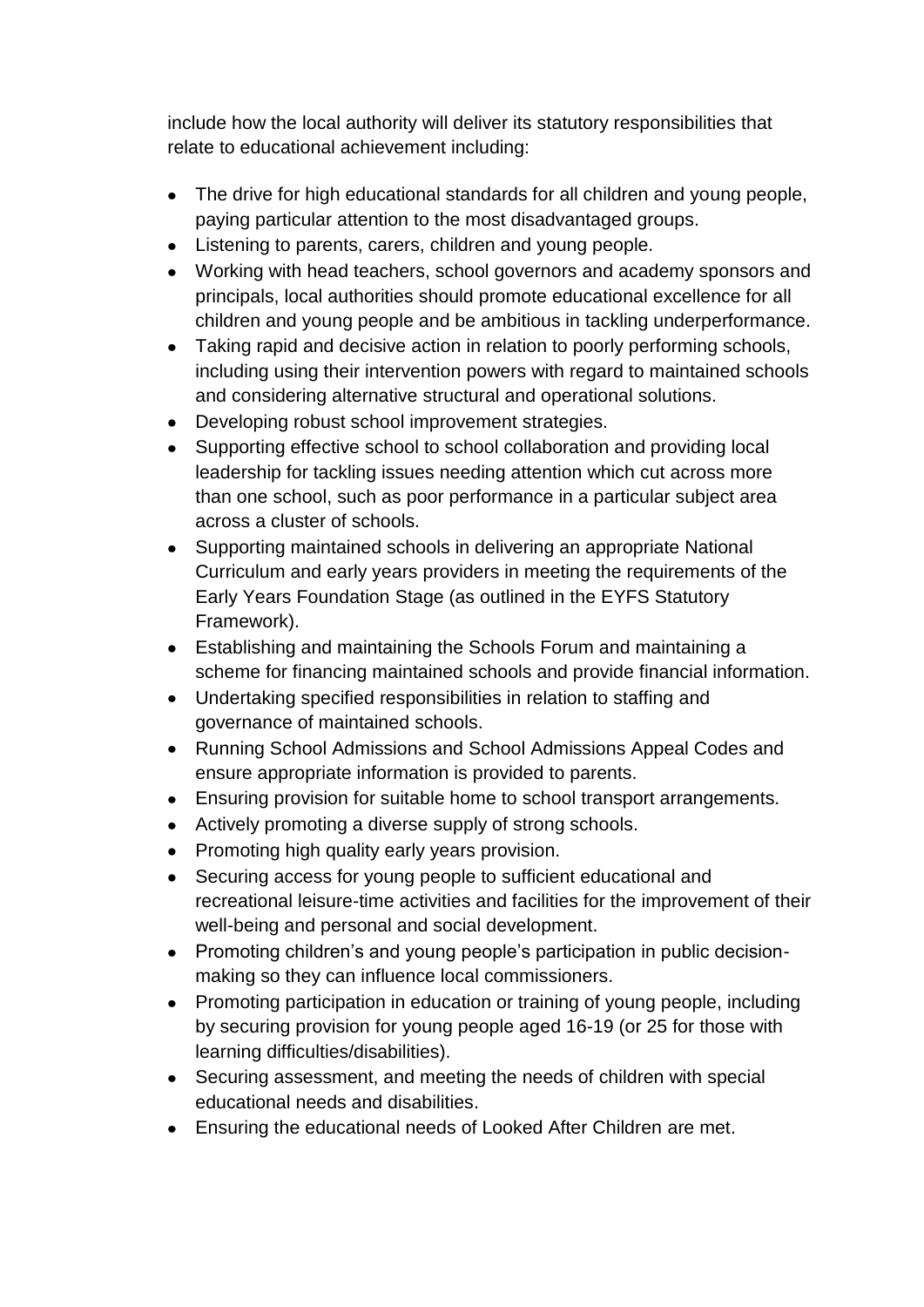Mechanisms for monitoring and evaluating the provision of these services will form part of the action plan.

Part of the action plan includes a detailed discussion with schools in Thurrock over the next few months about what they do themselves and how much they see the local authority doing.

The Commission recommended the local authority continue to capture local knowledge and intelligence by undertaking some scrutiny of education provision to ensure it is meeting the needs and interests of children and young people in the area. Based on this, accessible and easily readable data should be provided to governors for each individual school. This is already underway and the action plan will address any future needs of schools highlighted in discussion.

The Commission also recommends that the council should produce an annual report on the quality of local education provision, which should be shared with schools and the community. It should also be sent to the Secretary of State so he receives early warnings of any emerging issues and addresses them through his relationship with academy trusts.

The key actions in relation to this recommendation include:

- Consideration of the above responsibilities with schools
- Drafting the annual report covering the academic year 2012/13
- Setting out options for planning and commissioning places and provision post 16

#### **2.6 Recommendation 3: Grow the role of schools themselves as the leaders in supporting other schools to improve (From March 2014).**

The Commission recommends that, within three years, the council should phase out its provision of school improvement services and devolve them to a school led partnership, Thurrock Excellence Network. It is exceptional for a local authority the size of Thurrock to have the number of teaching schools that it does. The Commission recommends that this important resource is built securely into the new school improvement framework and used across the entire borough.

The Thurrock Excellence Network should be established by March 2014. It should offer all schools access to a learning partnership rooted in peer learning and development. This Network would be subsidised by the local authority for the first three years of its life and thereafter would be self financing. The Excellence Network is being developed through meetings with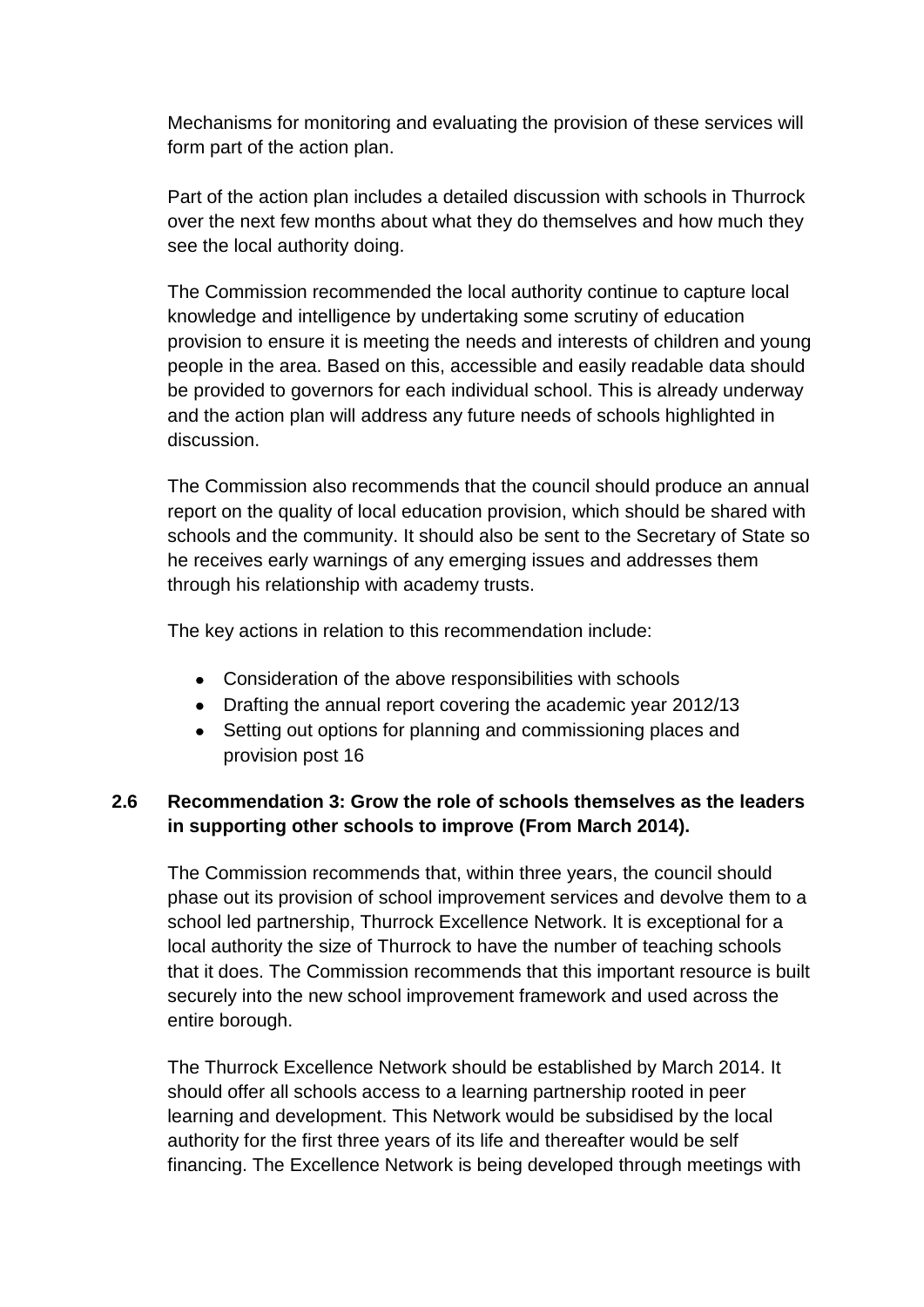the teaching schools and other school leadership groups in Thurrock. They are giving consideration to the functions of the Excellence Network and how it relates to every school in the borough. Under consideration also is a school, improvement programme offer that could be in place from the beginning of the summer term 2014.

The priorities for the programme include assessment for learning and effective pupil feedback, English and Mathematics; involving good schools that are ambitious to become outstanding for primary; high impact teaching; good quality of information, advice and guidance and a similar model to the highly effective Good to Great initiative in London schools for secondary.

#### **2.7 Recommendation 4: Recruit and retain the best teachers and leaders by establishing greater pride in Thurrock (From February 2014 for September 2014).**

Issues raised by the Commission include:

- Promoting Thurrock as an interesting and vibrant place in which to live and work.
- Greater use of Teach First trainees in schools that meet the Teach First criteria.
- The exploration of a customised arts-based teacher-training programme for Thurrock based on the Teach First model.
- School Direct is used more extensively and strategically across the local  $\bullet$ authority to create a Thurrock School Direct offer and a clearing house that is accessible to all schools in Thurrock.
- The Thurrock Excellence Network should be asked as a priority to develop a coherent approach to talent management and succession planning across Thurrock.
- The expertise of the teaching schools and other schools should be of value here. At the same time, the Network should look at the investment of some schools in teaching assistants and Higher Level Teaching Assistants (HLTAs) and support the creation of a development path for them to become teachers.

The next steps are to develop a draft recruitment and retention strategy involving Teaching School Alliances, schools and academies, the Council Directorates and partners demonstrating that Thurrock is an exciting place to live and work and to develop the strongest professional portfolio and career potential. It is important this covers key roles in schools – heads, senior leaders and support staff as well as key professional roles such as social workers as well as teachers.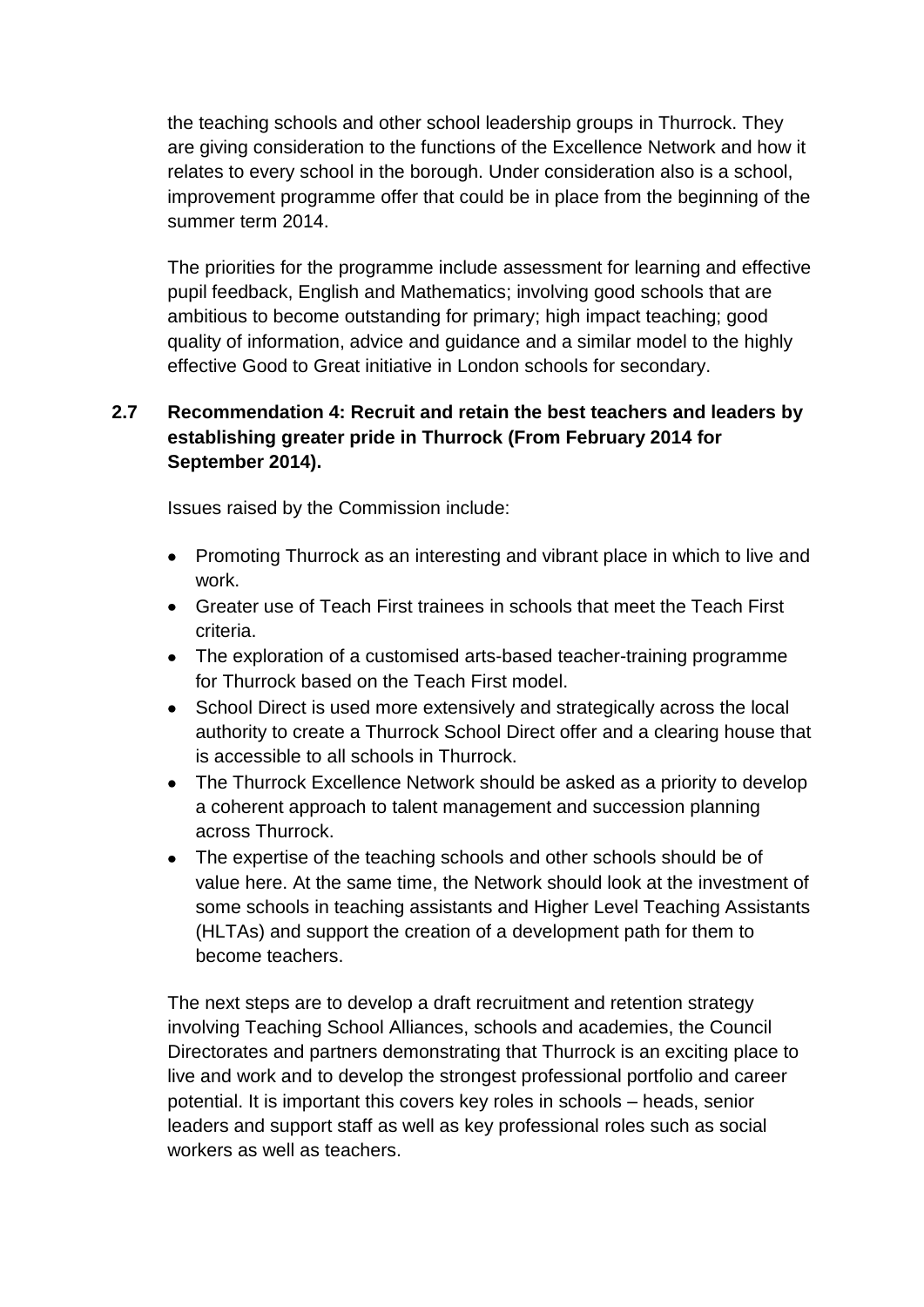#### **2.8 Recommendation 5: Use governors as key agents of support for improvement both within their own schools and across the school system in Thurrock (From March 2014).**

The Commission points out that school governors have a particularly important role to play in ensuring that each school is well managed and that senior leaders are held to account for improving both outcomes for pupils and school capacity. Key actions include:

- Governance being prioritised and supported financially for the next three years. In collaboration with governors, an action plan for development and training should be devised building on the good work already in place
- Chairs and vice chairs of governing bodies being offered an intensive induction programme and personal support, particularly in their first year.
- The Local authority continuing to supply information to each governing body, such as short updates of key educational issues, or signposts where these might be accessed, as well as clear data that enables the governing body to benchmark its school locally against London and the national context.
- Making school reviews more open and inclusive, particularly of the local community.
- Academy trusts in Thurrock producing an annual report.

#### **2.9 Recommendation 6: Recognise and celebrate education and achievements in Thurrock** (From January 2014).

Key actions include:

- Creating a website with teachers of good practice in and across schools in Thurrock;
- Using social media to celebrate key achievements;
- Publishing case studies of interesting initiatives and projects;
- Organising activities and competitions across schools for targeted groups of children and young people;
- Establishing a Thurrock 'alumni' club of adults who had attended Thurrock schools;
- Organising an annual awards ceremony to showcase Thurrock excellence.

#### **3. ISSUES, OPTIONS AND ANALYSIS OF OPTIONS:**

3.1 Thurrock Council commissioned the independent review. The work was completed and reported in October 2013. During the Autumn term 2013 the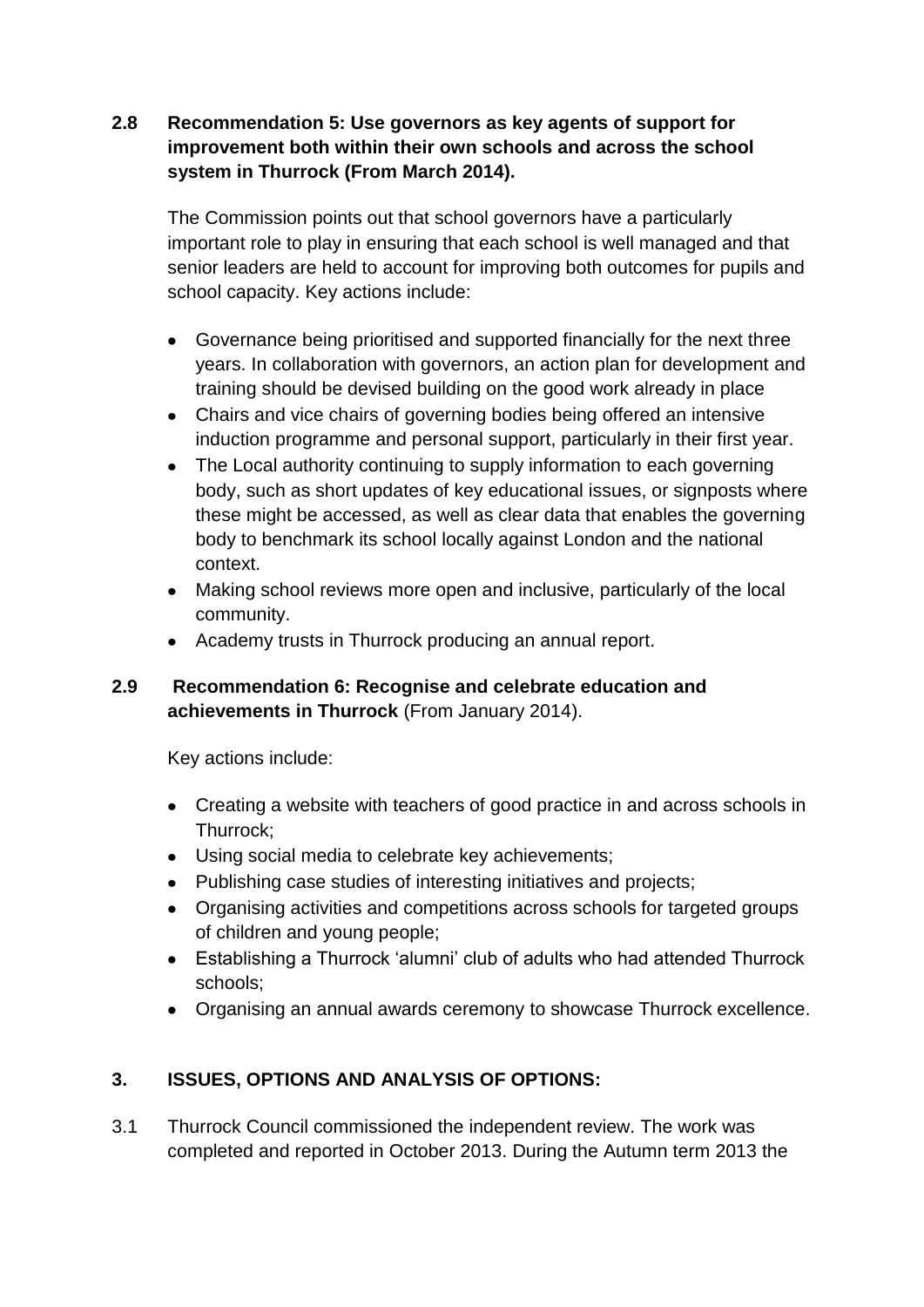report was consulted upon and received strong buy in from schools and others.

#### **4. REASONS FOR RECOMMENDATION:**

4.1 The reason for the recommendation is that the action plan is still the subject of consultation and Scrutiny is being asked to comment on actions suggested and suggest priorities for it.

#### **5. CONSULTATION**

5.1 Schools, academies, the free school, colleges and other partners have welcomed the report and wish to take the recommendations forward. Children's Overview and Scrutiny Committee and Cabinet has initially considered the Commission report and have welcomed its publication and support the recommendations. The report has been publicised through local newspapers and the council website and comments invited.

#### **6. IMPACT ON CORPORATE POLICIES, PRIORITIES, PERFORMANCE AND COMMUNITY IMPACT**

6.1 This report relates to the council priority to make Thurrock a great place for learning and skills.

#### **7. IMPLICATIONS**

#### 7.1 **Financial**

| Implications verified by: | <b>Kay Goodacre</b>       |
|---------------------------|---------------------------|
| Telephone and email:      | 01375 652466              |
|                           | kgoodacre@thurrock.gov.uk |

In establishing the Thurrock Education Commission, the Council has committed £1,000,000 over three financial years to take forward the recommendations of the Commission. The desired outcomes and overall budget will be agreed by the Thurrock Education Alliance when established. There will be a detailed action plan against which resource allocations will be made. The Director of Children's Services is the accountable Director. The budget will be allocated against priorities by the Thurrock Education Alliance and the Thurrock Excellence Network when these boards are set up by March 2014.

Resources to deliver educational improvement are held by:

• The schools, academies and free schools budgets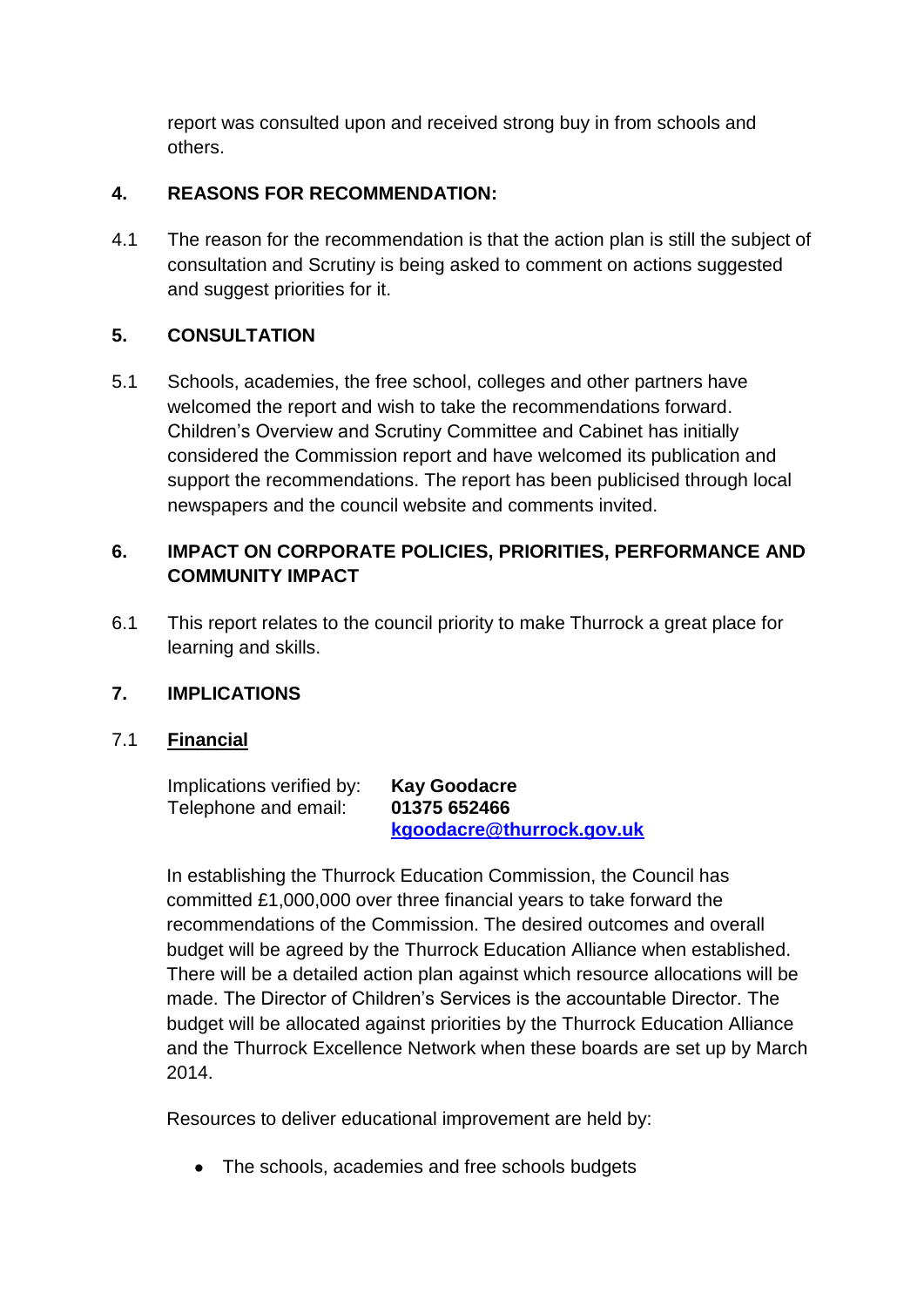- The designated Teaching Schools in Thurrock to deliver their key priorities for training new entrants to the profession, leading peer-topeer professional development, developing leadership potential, providing support for other schools, organising specialist leaders of education and research.
- School improvement budget for staff, consultants for schools and early years settings causing concern, training and development
- Support for Governance in schools.
- Educational provision for children with high needs including special education needs, inclusion and pupil support and the Virtual School for Looked After Children.

The intention of the Commission is to use the resource allocated to address the recommendations to support development which is then sustained by schools and academies and available LA resource for school improvement

#### 7.2 **Legal**

| Implications verified by: | Lucinda Bell                 |
|---------------------------|------------------------------|
| Telephone and email:      | Lucinda.bell@BDTLegal.org.uk |

This report is for comment and noting only. There are no legal implications.

#### 7.3 **Diversity and Equality**

| Implications verified by: | <b>Samson DeAlyn</b>    |
|---------------------------|-------------------------|
| Telephone and email:      | 01375 652472            |
|                           | Sdealyn@thurrock.gov.uk |

The Education Commission was established to raise standards of achievement and aspiration in Thurrock. Delivery of its recommendations will impact upon the achievement of all groups in the borough.

#### 7.4 **Other implications (where significant) – i.e. Section 17, Risk Assessment, Health Impact Assessment, Sustainability, IT, Environmental**

N/A

#### **BACKGROUND PAPERS USED IN PREPARING THIS REPORT (include their location and identify whether any are exempt or protected by copyright):**

- Thurrock Education Commission Report
- Statutory Guidance of the role of Director of Children's Services and Lead Member for Children Services